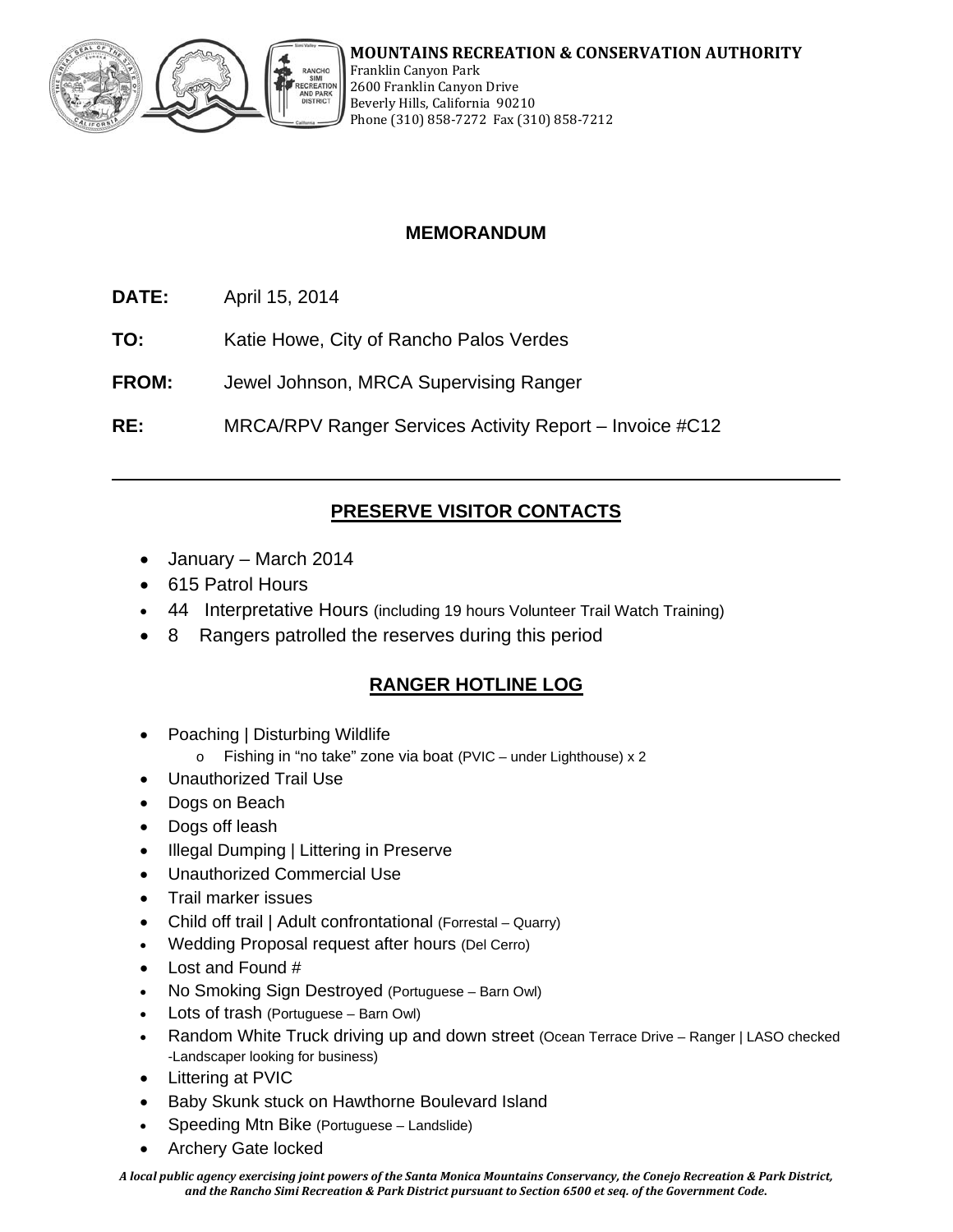- Mountain Bikes on unauthorized trail (Portuguese Burma|Panorama)
- Loose Pitbull (RPV Beach)
- Are dogs allowed? (Palos Verdes Preserves)
- Commercial Activity (Portuguese Burma @ Water Tank) selling water machines
- Dogs off Leash (Ladera Linda)

# **PRESERVE ACTIVITY**

## **Portuguese Bend Reserve**

Monitor Unauthorized Trail Use

- Off Burma to Panorama/Sandbox
	- o Mountain Bikes going down | Hikers going up
- Eagle Nest to Burma
	- o Mountain Bikes going down | Hikers going up
- Peppertree cut through
	- o Mountain Bikes going down | Hikers going up

Private trail system from Rolling Hills to Portuguese Bend Reserve (Private access to Rim Trail and Barn Owl Trail)

All users groups

Trail Route Confusion

• Rim Trail

After hour activity

- Primarily local residents walking dogs (including Rolling Hills via Fire Station Trail and Burma Trail)
	- o Couples at Del Cerro Park
- Organized Bike Rides (no habitat damage)
	- o Via Filiorum Reserve

## **Forrestal Reserve**

Meet-up Groups going to Abalone Cove Reserve (beach below Archery Range)

#### **Ocean Trails Reserve**

- Sagebrush Walk Trail railroad ties missing very steep
- Report of motorcycle on trails (found no evidence of activity)

## **Three Sisters Reserve**

- Bike accident (refused medical)
- Early morning dog walkers

## **Filiorum Reserve**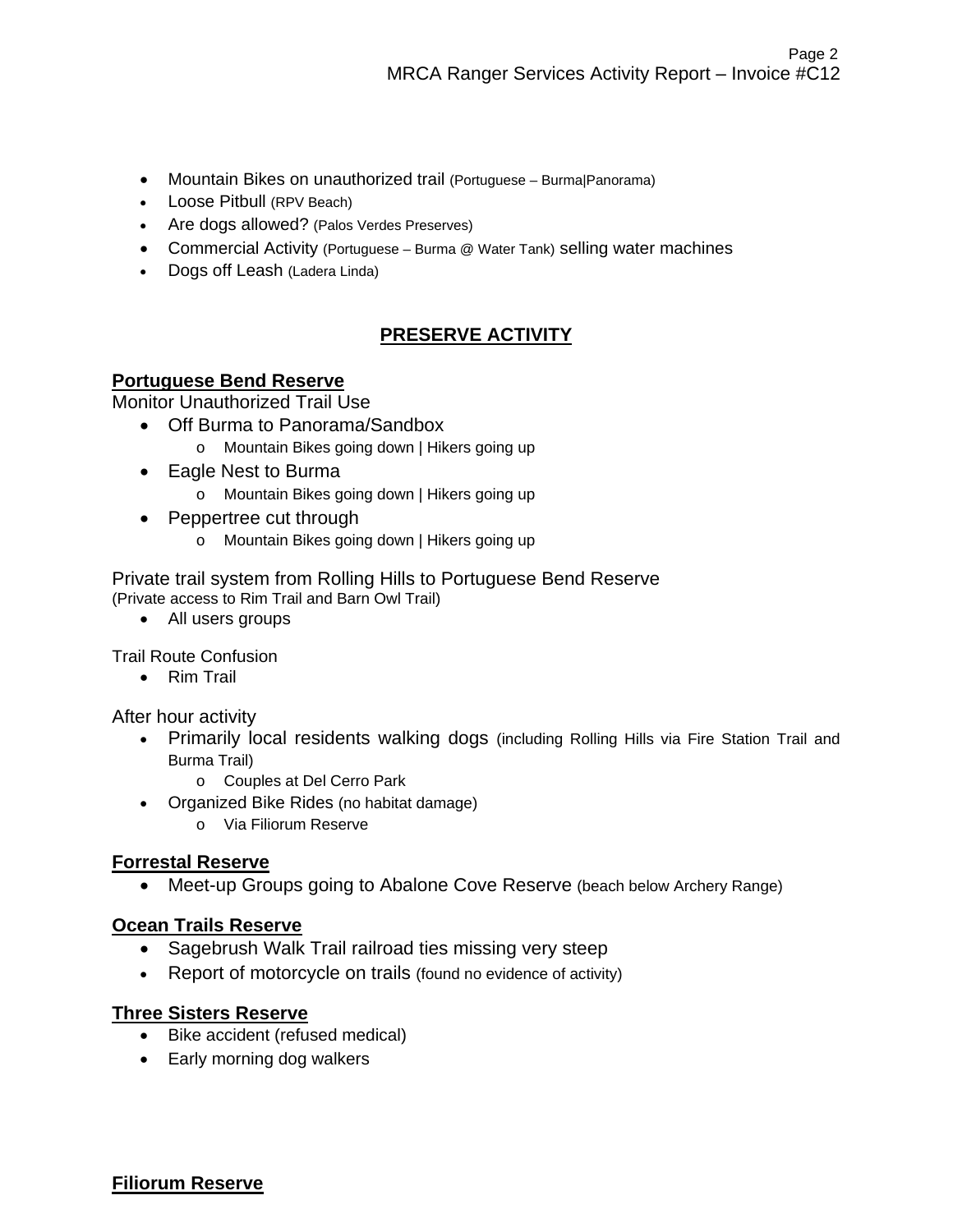- Increased hiker usage
- Clear trail designation needed

## **San Ramon Reserve**

- No new bike jumps
- Activity has moved to canyon on Los Angeles County property (Friendship Park)
- No Trail Markers

#### **Abalone Cove Reserve**

- Large groups at Tide pools (low tide) disturbing sea life (warned and advised)
- Trash at Sacred Cove
- Commercial Photographers filming without permits (warned and advised)

## **Vicente Bluff Reserve**

- Park Visitors are climbing over fence at the Calle Entradero lot
- Divers are using unauthorized trails to access beach

We have begun to monitor after hour activities in the Preserves. The activities have been primarily in Del Cerro Park and Abalone Cove Reserve. Recommend additional reflective Preserve hour signs at the entrance to:

Portuguese Bend Reserve

Gate at end of Crenshaw Blvd

Forrestal Reserve

**•** Gate on Forrestal Drive

Abalone Cove Reserve

Gates at Olmstead Trail, Beach School Trail and Bow and Arrow Trail

## **Montemalaga Property**

- Current activity (Local Residents and Ranger Observation)
	- o Dog Walkers
	- o Organized Night Hikes
	- o "Party Spot" evidence of alcohol and graffiti (Mossbank Trail)
- Recommended Designation Hiker Only
- Potential after hour issues
	- o View point off Grayslake Road
	- o Evidence of "party spot" off Mossbank Trail

**CITATIONS – 29**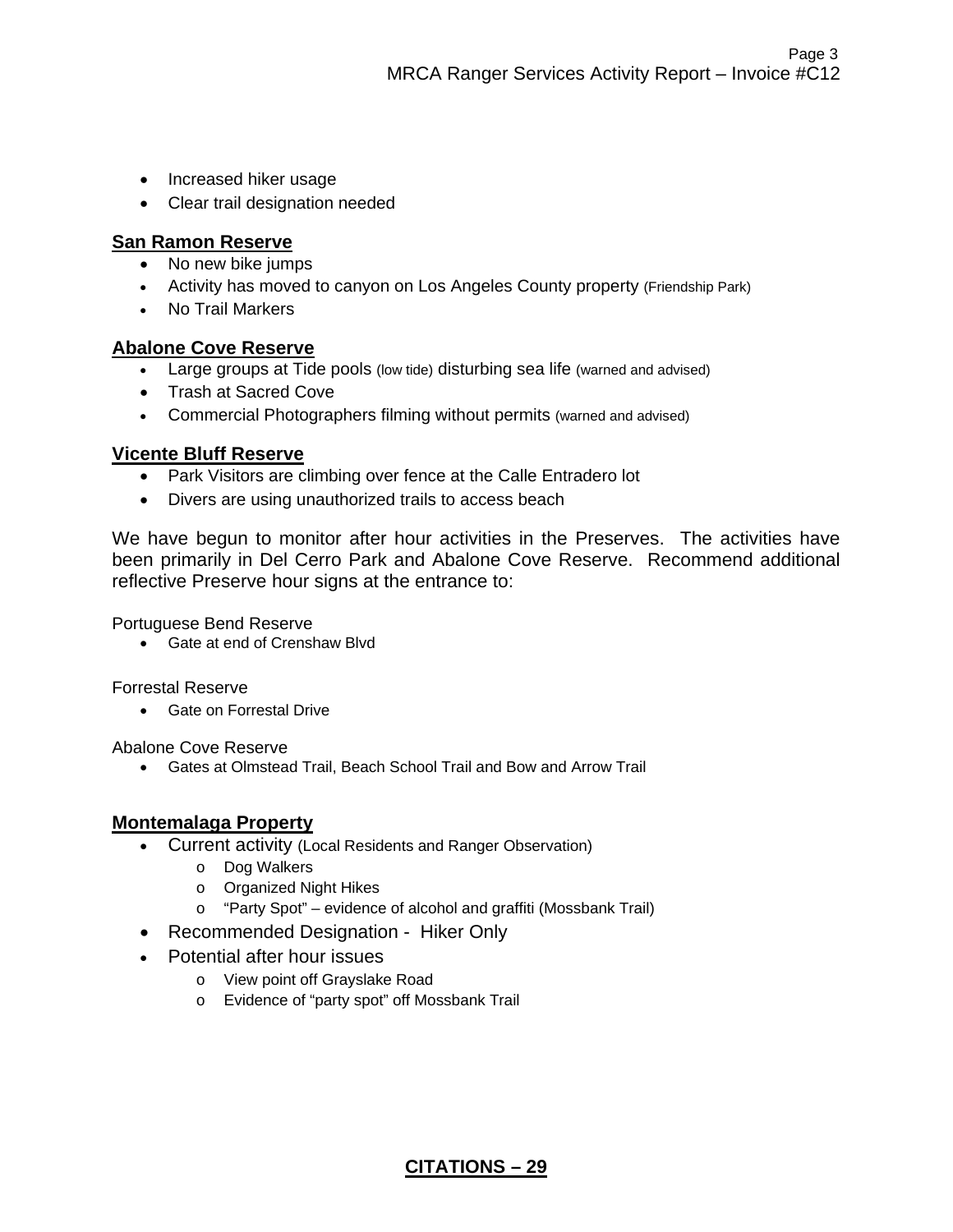#### **January**

- Dog off Leash
	- o Portuguese Bend Reserve (5)
		- Ranger received dog bite while issuing citation | Report sent to Animal Control
	- o Forrestal Reserve

# February

- Dog off Leash
	- o Portuguese Bend Reserve
	- o Forrestal Reserve
	- o Founders
	- o RPV Beach
	- o Palos Verdes Interpretative Center
- Radio Controlled Plane
	- o San Ramon Reserve
- Unauthorized Trail Use
	- o Portuguese Bend Reserve (2)
		- **BIKE**
- Park Hours
	- o Portuguese Bend Reserve (5)
		- BIKE

# MARCH

- Fire
	- o Abalone Cove Ecological Reserve
- Park Hours | Fire
	- o Abalone Cove Ecological Reserves (9)

# **ADMINISTRATIVE**